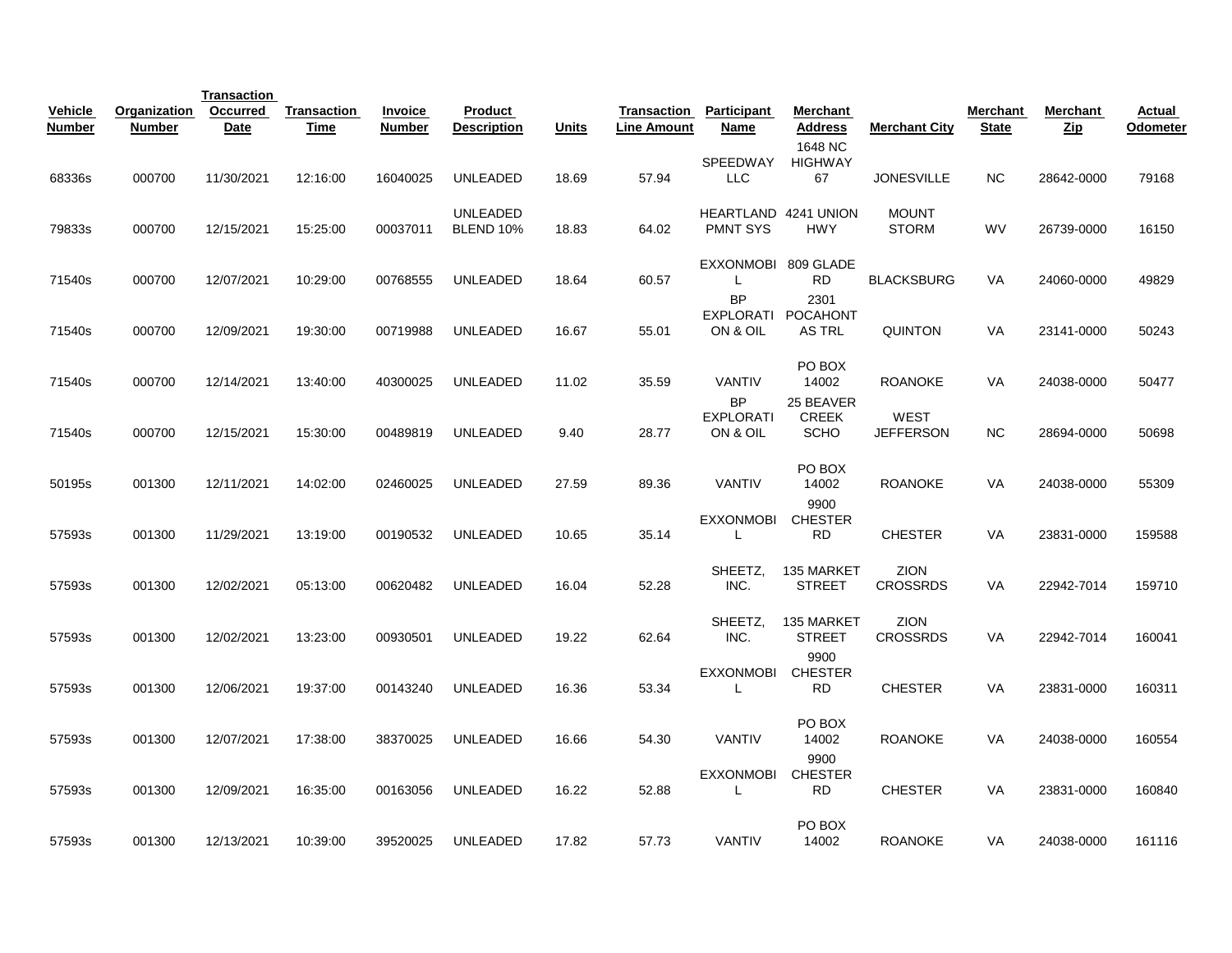| 57593s | 001300 | 12/15/2021 | 09:20:00 | 00286166 | <b>UNLEADED</b>              | 16.99 | 55.39  | <b>EXXONMOBI</b><br>L            | 9900<br><b>CHESTER</b><br><b>RD</b>            | <b>CHESTER</b>                      | VA        | 23831-0000 | 161427 |
|--------|--------|------------|----------|----------|------------------------------|-------|--------|----------------------------------|------------------------------------------------|-------------------------------------|-----------|------------|--------|
| 68273S | 001300 | 12/02/2021 | 08:08:00 | 00717236 | <b>DIESEL</b>                | 14.52 | 52.27  | SHEETZ,<br>INC.                  | 12259 E<br><b>LYNCHBUR</b><br><b>G SALEM T</b> | <b>FOREST</b>                       | <b>VA</b> | 24551-4370 | 105979 |
| 68273S | 001300 | 12/02/2021 | 14:14:00 | 00243283 | <b>DIESEL</b>                | 19.03 | 68.50  | EXXONMOBI LYNCHBUR<br>L          | 11268 W<br>G-SALEM                             | <b>MONTVALE</b>                     | VA        | 24122-0000 | 106186 |
| 68273S | 001300 | 12/10/2021 | 14:13:00 | 13500025 | <b>DIESEL</b>                | 10.49 | 37.77  | <b>VANTIV</b>                    | PO BOX<br>14002                                | <b>ROANOKE</b>                      | <b>VA</b> | 24038-0000 | 106302 |
| 68273S | 001300 | 12/13/2021 | 12:29:00 | 00117693 | <b>DIESEL</b>                | 18.81 | 67.73  | SHEETZ,<br>INC.                  | 726<br><b>TINKLING</b>                         | SPRING RD FISHERSVILLE              | VA        | 22939-2306 | 106565 |
| 68273S | 001300 | 12/14/2021 | 16:30:00 | 30070025 | <b>DIESEL</b>                | 11.66 | 41.96  | <b>VANTIV</b>                    | PO BOX<br>14002                                | <b>ROANOKE</b>                      | VA        | 24038-0000 | 106706 |
| 68273S | 001300 | 12/14/2021 | 16:30:00 | 30070025 | DISCOUNT-<br><b>LOCATION</b> | 1.00  | $-.35$ | <b>VANTIV</b>                    | PO BOX<br>14002                                | <b>ROANOKE</b>                      | <b>VA</b> | 24038-0000 | 106706 |
| 68273S | 001300 | 12/17/2021 | 11:37:00 | 37140025 | <b>DIESEL</b>                | 19.92 | 71.70  | <b>VANTIV</b>                    | PO BOX<br>14002                                | <b>ROANOKE</b>                      | <b>VA</b> | 24038-0000 | 107170 |
| 68273S | 001300 | 12/17/2021 | 11:37:00 | 37140025 | DISCOUNT-<br><b>LOCATION</b> | 1.00  | $-.59$ | <b>VANTIV</b>                    | PO BOX<br>14002<br>9200                        | <b>ROANOKE</b>                      | VA        | 24038-0000 | 107170 |
| 71512s | 001300 | 11/30/2021 | 18:08:00 | 00078790 | <b>DIESEL</b>                | 31.24 | 112.46 | VALERO<br><b>FDCS</b>            | YNE RD<br>29214                                | CHAMBERLA MECHANICSVI<br><b>LLE</b> | <b>VA</b> | 23111-0000 | 57143  |
| 71512s | 001300 | 12/02/2021 | 18:06:00 | 00001313 | <b>DIESEL</b>                | 18.06 | 65.00  | NORTH-<br><b>SYSS</b>            | <b>LANKFORD</b><br><b>HIGHWAY</b>              | <b>CAPE</b><br><b>CHARLES</b>       | VA        | 23310-0000 | 57420  |
| 71512s | 001300 | 12/02/2021 | 21:09:00 | 00262072 | <b>DIESEL</b>                | 29.92 | 105.90 | SHEETZ,<br>INC.                  | 135 MARKET<br><b>STREET</b>                    | <b>ZION</b><br><b>CROSSRDS</b>      | VA        | 22942-7014 | 57594  |
| 71512s | 001300 | 12/08/2021 | 16:29:00 | 29280025 | <b>DIESEL</b>                | 24.04 | 86.55  | <b>VANTIV</b><br><b>EFS</b>      | PO BOX<br>14002<br>8721                        | <b>ROANOKE</b>                      | VA        | 24038-0000 | 57760  |
| 71512s | 001300 | 12/08/2021 | 22:12:00 | 00209422 | UNLEADED<br><b>SUPER</b>     | 32.36 | 110.00 | NATIONAL<br><b>BANK</b><br>LOVES | <b>BALTIMORE</b><br><b>AVE</b><br>3499 LEE     | <b>COLLEGE</b><br><b>PARK</b>       | MD        | 20740-0000 | 58045  |
| 71512s | 001300 | 12/09/2021 | 20:15:00 | 6305     | <b>DIESEL</b>                | 25.03 | 92.57  | <b>COUNTRY</b><br><b>STORES</b>  | <b>JACKSON</b><br><b>HWY</b>                   | <b>STAUNTON</b>                     | VA        | 24401-0000 | 58230  |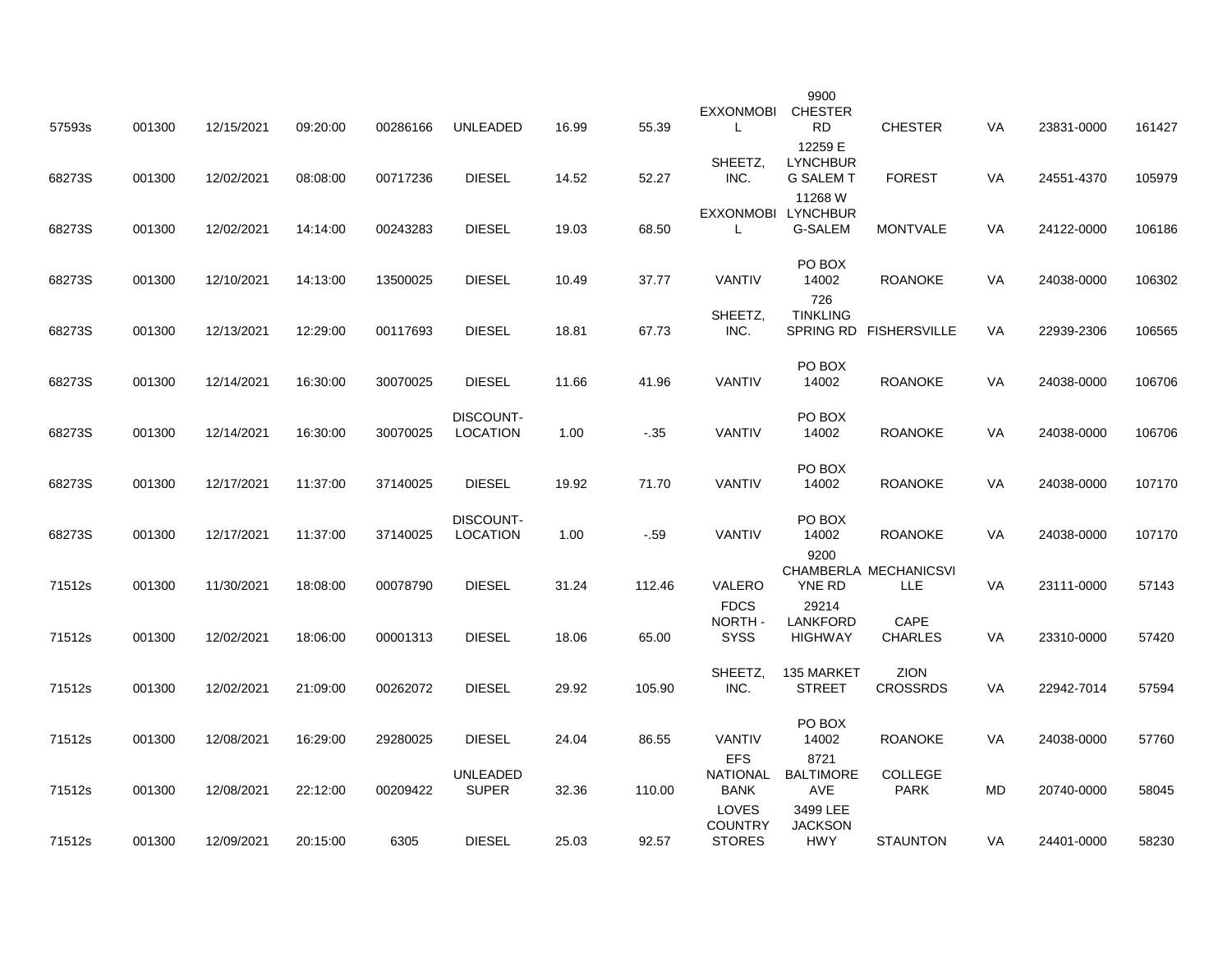| 74602s | 001300 | 12/07/2021 | 08:57:00 | 4987     | <b>UNLEADED</b>                     | 22.47 | 72.12 | PILOT OIL<br><b>CORP</b><br><b>TRNDR</b> | 3541 LEE<br><b>JACKSON</b><br><b>HWY</b>  | <b>STAUNTON</b>                  | VA        | 24440-0000 | 68976  |
|--------|--------|------------|----------|----------|-------------------------------------|-------|-------|------------------------------------------|-------------------------------------------|----------------------------------|-----------|------------|--------|
| 66999s | 001400 | 12/13/2021 | 08:19:00 | 0685453  | <b>UNLEADED</b>                     | 13.00 | 43.67 | VA SERVICE                               | 5230<br>SHELL/EQUI NORTHFOR<br>K RD       | <b>ELLISTON</b>                  | VA        | 24087-3104 | 69889  |
| 66999s | 001400 | 12/13/2021 | 18:29:00 | 00021365 | <b>UNLEADED</b>                     | 14.17 | 40.51 | <b>FDCS</b><br>NORTH-<br><b>SYSS</b>     | 490<br><b>ROANOKE</b><br><b>ROAD</b>      | <b>DALEVILLE</b>                 | <b>VA</b> | 24083-0000 | 70222  |
| 69981s | 002800 | 11/30/2021 | 16:42:00 | 00223581 | UNLEADED                            | 15.15 | 50.00 | <b>EXXONMOBI</b><br>L                    | 2030<br><b>ROSSER</b><br><b>AVE</b>       | <b>WAYNESBOR</b><br>$\circ$      | <b>VA</b> | 22980-0000 | 196484 |
| 69981s | 002800 | 12/02/2021 | 06:11:00 | 0467886  | <b>UNLEADED</b>                     | 12.04 | 38.52 | SHELL/EQUI<br><b>VA SERVICE</b>          | 2375<br>ROANOKE<br><b>ST</b>              | <b>CHRISTIANSB</b><br><b>URG</b> | VA        | 24073-2515 | 196351 |
| 69981s | 002800 | 12/02/2021 | 19:16:00 | 16130025 | <b>UNLEADED</b>                     | 18.40 | 59.98 | <b>VANTIV</b>                            | PO BOX<br>14002                           | <b>ROANOKE</b>                   | VA        | 24038-0000 | 196758 |
| 69954s | 002800 | 12/01/2021 | 10:47:00 | 104720   | <b>UNLEADED</b>                     | 12.30 | 40.58 | 7-ELEVEN<br><b>INC</b>                   | 8185<br><b>CROAKER</b><br><b>RD</b>       | WILLIAMSBUR<br>G                 | VA        | 23188-0000 | 148301 |
| 69954s | 002800 | 12/10/2021 | 06:05:00 | 00684101 | UNLEADED                            | 13.86 | 40.88 | <b>MURPHY</b><br>OIL USA INC             | 4530<br><b>CHALLENGE</b><br>R AVE         | <b>ROANOKE</b>                   | VA        | 24012-7028 | 149020 |
| 60190s | 003300 | 12/08/2021 | 16:33:00 | 00949054 | <b>UNLEADED</b>                     | 23.99 | 71.00 | <b>MURPHY</b><br>OIL USA INC G SALEM T   | 1100 E.<br><b>LYNCHBUR</b>                | <b>BEDFORD</b>                   | VA        | 24523      | 25315  |
| pa10   | 003700 | 12/09/2021 | 09:13:00 | 091354   | <b>UNLEADED</b>                     | 12.51 | 40.78 | <b>MARATHON</b><br>PETROLEU<br>м         | 16629 US<br><b>HWY 19</b>                 | <b>ROSEDALE</b>                  | <b>VA</b> | 24280-3549 | 98030  |
| pa10   | 003700 | 12/14/2021 | 12:39:00 | 0114157  | <b>UNLEADED</b>                     | 15.17 | 47.02 | <b>VA SERVICE</b>                        | SHELL/EQUI 1130 E MAIN<br>ST              | <b>LEBANON</b>                   | VA        | 24266-5014 | 98329  |
| 58810s | 003900 | 12/15/2021 | 10:11:00 | 00245048 | UNLEADED                            | 22.24 | 72.50 | L                                        | EXXONMOBI 5151 NORTH<br><b>FORK ROAD</b>  | <b>ELLISTON</b>                  | VA        | 24087-0000 | 124589 |
| 55087s | 003900 | 11/28/2021 | 17:46:00 | 01128591 | UNLEADED                            | 2.94  | 10.00 | <b>EXXONMOBI</b><br>L                    | 5740 EAST<br><b>LEE</b><br><b>HIGHWAY</b> | <b>MAX</b><br><b>MEADOWS</b>     | VA        | 24360-0000 | 170000 |
| 61792s | 003900 | 11/29/2021 | 15:00:00 | 00044677 | <b>UNLEADED</b><br><b>BLEND 10%</b> | 30.56 | 97.76 | <b>HEARTLAND</b><br><b>PMNT SYS</b>      | 2370<br>ROANOKE<br><b>ST</b>              | <b>CHRISTIANSB</b><br><b>URG</b> | <b>VA</b> | 24073-0000 | 169681 |
| 61792s | 003900 | 11/30/2021 | 15:55:00 | 00321859 | UNLEADED                            | 17.14 | 56.57 | <b>BP</b>                                | EXPLORATI 911 CROSS<br>ON & OIL COUNTY RD | <b>MINERAL</b>                   | VA        | 23117-0000 | 169994 |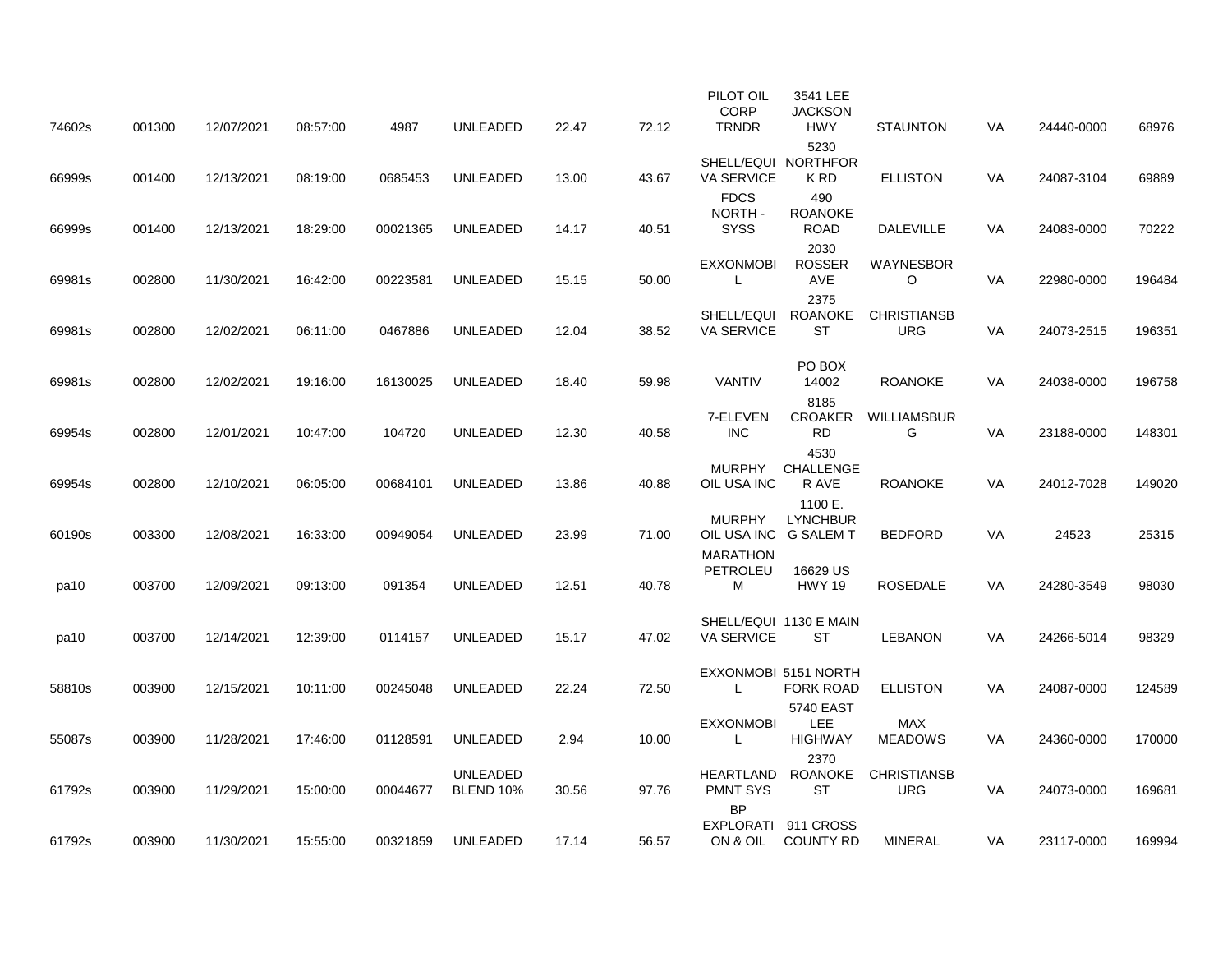| 60156s | 003900 | 11/30/2021 | 18:08:00 | 180835   | <b>UNLEADED</b>                     | 17.40 | 57.40 | CONOCOPHI LYNCHBUR<br><b>LLIPS</b>          | 12200 E<br><b>G SALEM T</b>                    | <b>FOREST</b>                   | VA        | 24551-3420 | 250303 |
|--------|--------|------------|----------|----------|-------------------------------------|-------|-------|---------------------------------------------|------------------------------------------------|---------------------------------|-----------|------------|--------|
| 60156s | 003900 | 12/03/2021 | 17:35:00 | 00943613 | <b>UNLEADED</b>                     | 16.74 | 50.54 | <b>MURPHY</b><br>OIL USA INC                | 1100 E.<br><b>LYNCHBUR</b><br><b>G SALEM T</b> | <b>BEDFORD</b>                  | <b>VA</b> | 24523      | 250739 |
| 60156s | 003900 | 12/06/2021 | 18:18:00 | 00337656 | <b>UNLEADED</b>                     | 17.22 | 54.40 | <b>BP</b><br>EXPLORATI<br>ON & OIL          | 44<br><b>STERRETT</b><br><b>RD</b>             | <b>FAIRFIELD</b>                | <b>VA</b> | 24435-0000 | 251174 |
| 60156s | 003900 | 12/07/2021 | 14:22:00 | 142227   | <b>UNLEADED</b>                     | 15.23 | 49.50 | CONOCOPHI LYNCHBUR<br><b>LLIPS</b>          | 12200 E<br><b>G SALEM T</b>                    | <b>FOREST</b>                   | VA        | 24551-3420 | 251471 |
| 60156s | 003900 | 12/09/2021 | 14:43:00 | 0657007  | UNLEADED                            | 17.12 | 55.81 | SHELL/EQUI<br><b>VA SERVICE</b>             | 6260<br><b>WALTON</b><br><b>WAY</b>            | <b>MOUNT</b><br><b>CRAWFORD</b> | VA        | 22841-0000 | 251868 |
| 66987s | 004000 | 12/14/2021 | 14:30:00 | 0743864  | <b>UNLEADED</b>                     | 11.33 | 37.40 | SHELL/EQUI 5150 STATE<br><b>VA SERVICE</b>  | <b>PARK RD</b>                                 | <b>DUBLIN</b>                   | VA        | 24084-6003 | 70563  |
| 66987s | 004000 | 12/15/2021 | 14:53:00 | 0821488  | <b>UNLEADED</b>                     | 9.35  | 29.92 | SHELL/EQUI 1450 N MAIN<br><b>VA SERVICE</b> | ST<br>1565                                     | <b>MARION</b>                   | VA        | 24354-4316 | 70682  |
| 79441s | 004000 | 12/01/2021 | 14:47:00 | 00224260 | <b>UNLEADED</b><br><b>BLEND 10%</b> | 16.67 | 50.00 | <b>EXXONMOBI</b><br>L                       | <b>LEJEUNE</b><br><b>BLVD</b><br>622 N         | <b>JACKSONVILL</b><br>Е         | NC.       | 28540-0000 | 12088  |
| 79441s | 004000 | 12/15/2021 | 17:13:00 | 659884   | <b>UNLEADED</b>                     | 17.86 | 50.00 | <b>CIRCLE K</b><br><b>STORES INC</b>        | <b>MARINE</b><br><b>BLVD</b>                   | <b>JACKSONVILL</b><br>E         | $NC$      | 28540-0000 | 12407  |
| 58894s | 004400 | 12/05/2021 | 16:31:00 | 31310025 | <b>UNLEADED</b>                     | 17.41 | 56.76 | <b>VANTIV</b><br><b>FDCS</b>                | PO BOX<br>14002                                | <b>ROANOKE</b>                  | <b>VA</b> | 24038-0000 | 135201 |
| 58894s | 004400 | 12/11/2021 | 11:03:00 | 00081594 | UNLEADED                            | 23.56 | 73.96 | NORTH-<br><b>SYSS</b><br><b>CITGO</b>       | <b>1523 N MAIN</b><br>ST<br>1560               | <b>SUFFOLK</b>                  | VA        | 23434-0000 | 135602 |
| 58894s | 004400 | 12/16/2021 | 10:52:00 | 105201   | <b>MISCELLAN</b><br><b>EOUS</b>     | 19.25 | 60.44 | <b>PETROLEU</b><br>M CORP                   | <b>DIAMOND</b><br>SPRINGS RD                   | <b>VIRGINIA</b><br><b>BEACH</b> | VA        | 23455-0000 | 136058 |
| 58894s | 004400 | 12/17/2021 | 08:44:00 | 00825663 | <b>UNLEADED</b>                     | 20.59 | 67.12 | EXXONMOBI 920 N MAIN<br>L<br><b>BP</b>      | ST<br>2483                                     | <b>BLACKSBURG</b>               | VA        | 24060-0000 | 136390 |
| pa143  | 010300 | 12/08/2021 | 15:16:00 | 00656517 | UNLEADED                            | 16.67 | 50.00 | EXPLORATI<br>ON & OIL<br><b>CITGO</b>       | <b>HAMILTON</b><br>MILL P<br>479               | <b>DACULA</b>                   | GA        | 30019-0000 | 56935  |
| pa143  | 010300 | 12/09/2021 | 07:35:00 | 073510   | <b>UNLEADED</b>                     | 19.47 | 66.00 | M CORP                                      | PETROLEU WEAVERVIL<br>LE RD                    | <b>ASHEVILLE</b>                | <b>NC</b> | 28804-0000 | 57115  |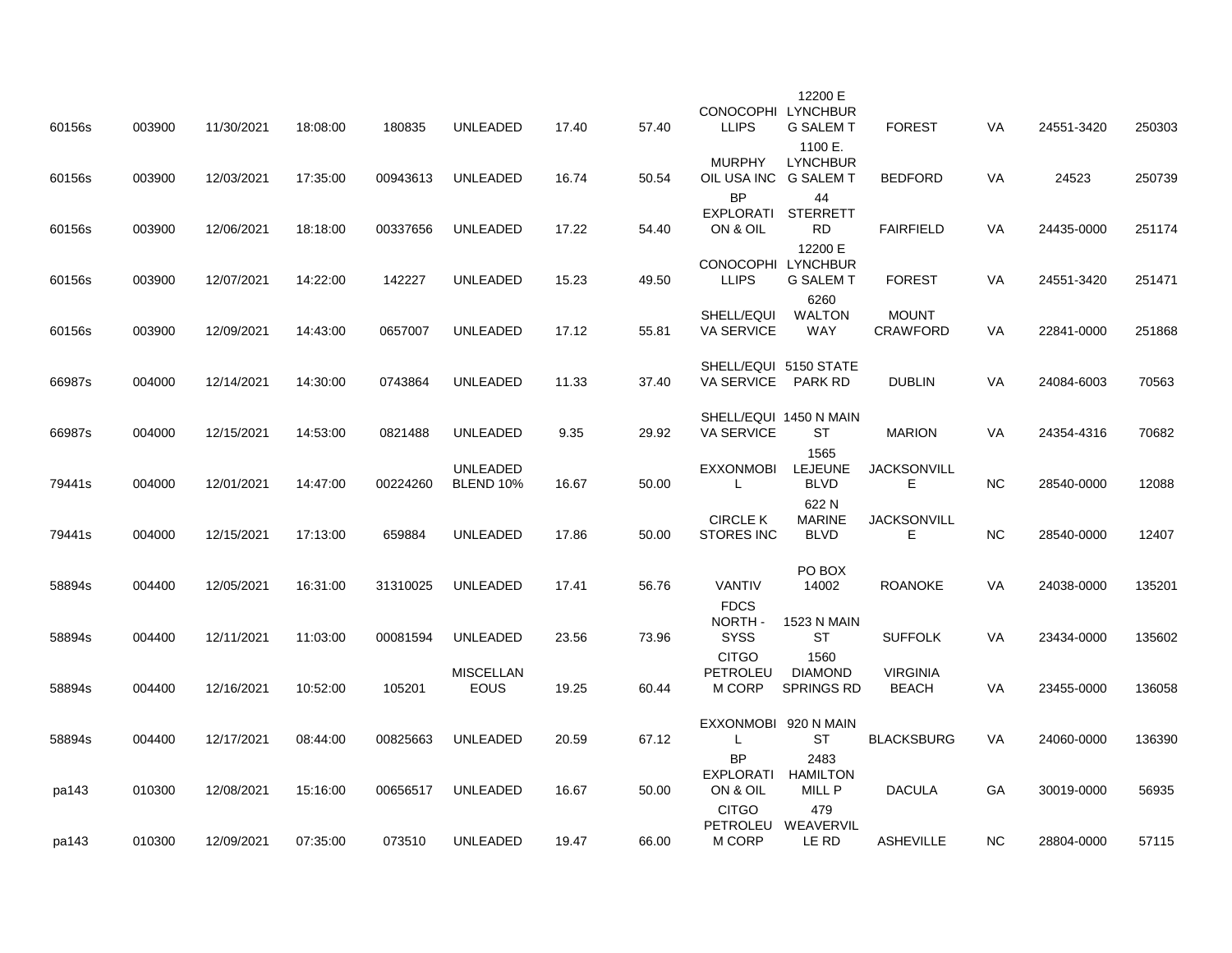| 41455s | 010305 | 12/16/2021 | 15:38:00 | 00630670 | UNLEADED                            | 5.95  | 18.74  | L.                                           | 9901<br>EXXONMOBI WELLINGTO<br>N RD        | <b>MANASSAS</b> | VA        | 20110-5720 | $\mathbf 0$ |
|--------|--------|------------|----------|----------|-------------------------------------|-------|--------|----------------------------------------------|--------------------------------------------|-----------------|-----------|------------|-------------|
| 41455s | 010305 | 12/16/2021 | 15:39:00 | 00630671 | <b>UNLEADED</b>                     | 18.25 | 57.47  | $\mathsf{L}$                                 | 9901<br>EXXONMOBI WELLINGTO<br>N RD        | <b>MANASSAS</b> | VA        | 20110-5720 | 21312       |
| 41496s | 010305 | 12/01/2021 | 13:00:00 | 00005172 | UNLEADED                            | 14.42 | 47.02  | <b>SUN</b><br><b>INC</b>                     | 9110<br>COMPANY CENTREVILL<br>E RD         | MANASSAS        | VA        | 20110-0000 | 165423      |
| 41496s | 010305 | 12/15/2021 | 12:02:00 | 00008944 | <b>UNLEADED</b>                     | 15.91 | 51.54  | <b>SUN</b><br><b>INC</b>                     | 9110<br>COMPANY CENTREVILL<br>E RD         | MANASSAS        | VA        | 20110-0000 | 165657      |
| 55257s | 010305 | 12/02/2021 | 13:51:00 | 135122   | <b>UNLEADED</b>                     | 24.16 | 77.79  | 7-ELEVEN<br><b>INC</b>                       | 10438<br><b>DUMFRIES</b><br><b>RD</b>      | <b>MANASSAS</b> | VA        | 20110-0000 | 86073       |
| 55257s | 010305 | 12/14/2021 | 14:42:00 | 144204   | <b>UNLEADED</b>                     | 28.45 | 91.01  | 7-ELEVEN<br><b>INC</b>                       | 10299<br><b>DUMFRIES</b><br>ROAD           | MANASSAS        | VA        | 20112-0000 | 86489       |
| 77324s | 010305 | 11/30/2021 | 12:51:00 | 00527723 | <b>UNLEADED</b>                     | 17.32 | 61.31  | <b>SUN</b><br><b>COMPANY</b><br><b>INC</b>   | 8915 OX RD                                 | LORTON          | VA        | 22079-0000 | 21016       |
| 77324s | 010305 | 12/02/2021 | 15:23:00 | 00349599 | UNLEADED                            | 6.01  | 19.35  | $\mathsf{L}$                                 | 9901<br>EXXONMOBI WELLINGTO<br>N RD        | MANASSAS        | VA        | 20110-5720 | $\mathbf 0$ |
| 77324s | 010305 | 12/17/2021 | 11:40:00 | 114042   | <b>UNLEADED</b>                     | 1.48  | 4.70   | 7-ELEVEN<br><b>INC</b>                       | 10299<br><b>DUMFRIES</b><br><b>ROAD</b>    | <b>MANASSAS</b> | VA        | 20112-0000 | 21344       |
| 68334s | 017100 | 12/12/2021 | 17:17:00 | 171746   | UNLEADED                            | 12.66 | 39.22  | <b>CITGO</b><br>PETROLEU<br>M CORP           | 16112 JEB<br><b>STUART</b><br><b>HWY</b>   | <b>STUART</b>   | <b>VA</b> | 24171-0000 | 19824       |
| 68262s | 017100 | 12/08/2021 | 15:27:00 | 00174082 | <b>UNLEADED</b>                     | 10.70 | 33.18  | <b>EXXONMOBI</b><br>$\mathsf{L}$             | 25652 JEB<br><b>STUART</b><br><b>HWY</b>   | <b>STUART</b>   | VA        | 24171-0000 | 143986      |
| 61746S | 017600 | 11/29/2021 | 15:41:00 | 41480025 | <b>DISCOUNT-</b><br><b>LOCATION</b> | 1.00  | $-.50$ | VANTIV                                       | PO BOX<br>14002                            | <b>ROANOKE</b>  | <b>VA</b> | 24038-0000 | 152927      |
| 61746S | 017600 | 11/29/2021 | 15:41:00 | 41480025 | <b>UNLEADED</b>                     | 16.69 | 54.39  | <b>VANTIV</b>                                | PO BOX<br>14002                            | <b>ROANOKE</b>  | VA        | 24038-0000 | 152927      |
| 61746S | 017600 | 12/02/2021 | 14:48:00 | 00016135 | UNLEADED                            | 18.27 | 61.57  | <b>EFS</b><br><b>NATIONAL</b><br><b>BANK</b> | 5021<br><b>TABLER</b><br><b>STATION RD</b> | <b>INWOOD</b>   | <b>WV</b> | 25428      | 153222      |
|        |        |            | 20:28:00 |          |                                     |       | 42.21  | <b>VANTIV</b>                                | PO BOX<br>14002                            |                 |           |            | 153445      |
| 61746S | 017600 | 12/02/2021 |          | 28180025 | UNLEADED                            | 12.95 |        |                                              |                                            | <b>ROANOKE</b>  | VA        | 24038-0000 |             |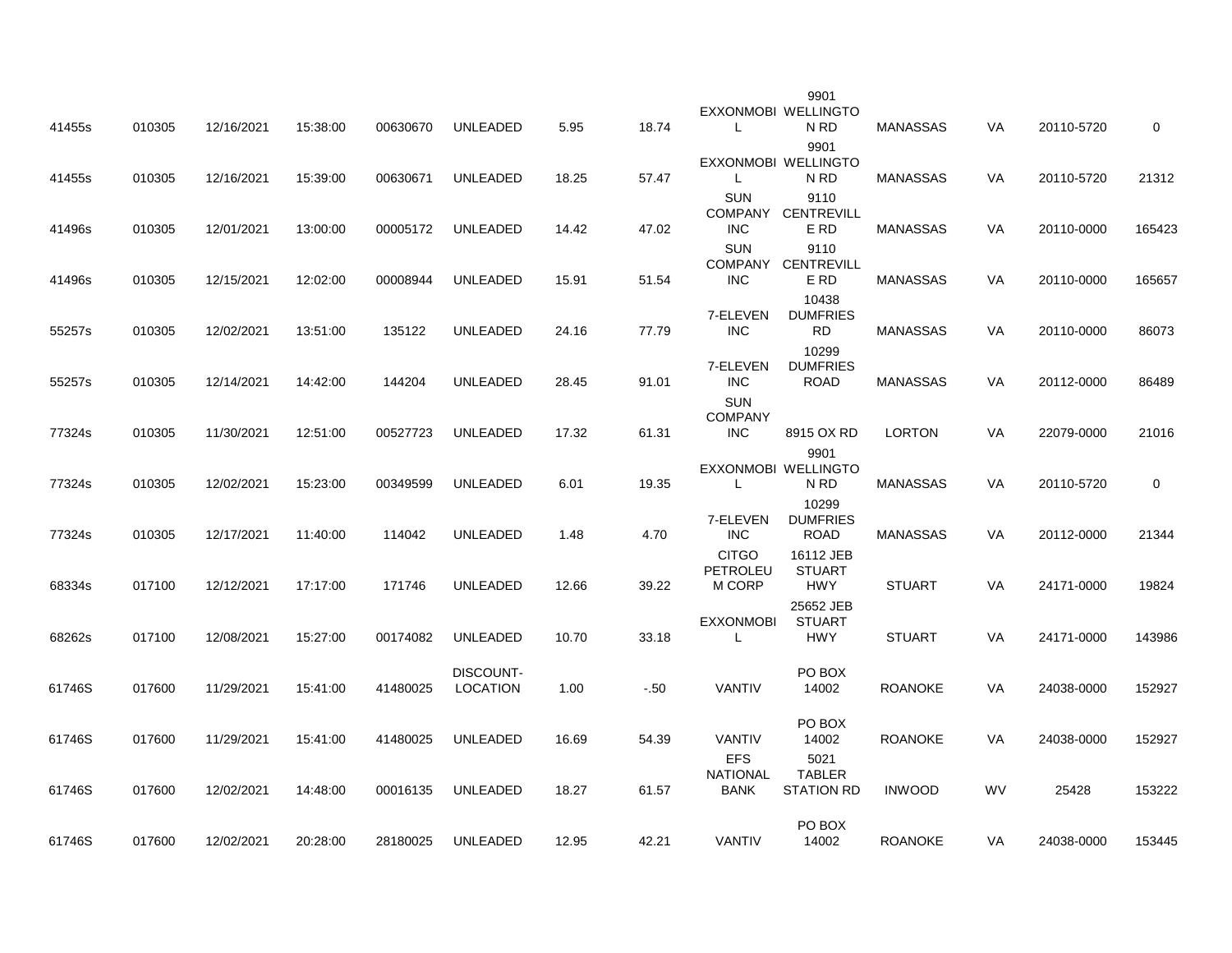| 61746S | 017600 | 12/02/2021 | 20:28:00 | 28180025 | <b>DISCOUNT-</b><br>LOCATION        | 1.00  | $-.39$ | <b>VANTIV</b>                                   | PO BOX<br>14002                           | <b>ROANOKE</b>                    | VA        | 24038-0000 | 153445 |
|--------|--------|------------|----------|----------|-------------------------------------|-------|--------|-------------------------------------------------|-------------------------------------------|-----------------------------------|-----------|------------|--------|
| 61746S | 017600 | 12/09/2021 | 09:20:00 | 00044739 | UNLEADED                            | 32.26 | 100.00 | <b>BP</b><br><b>EXPLORATI</b><br>ON & OIL       | 101<br><b>INTERSTAT</b><br>E DR           | <b>RICHMOND</b>                   | KY        | 40475-0000 | 153942 |
| 61746S | 017600 | 12/10/2021 | 15:58:00 | 0476978  | <b>UNLEADED</b>                     | 18.67 | 59.74  | SHELL/EQUI<br>VA SERVICE                        | 24468 LEE<br><b>HIGHWAY</b>               | <b>ABINGDON</b>                   | <b>VA</b> | 24210-7482 | 154286 |
| 61746S | 017600 | 12/13/2021 | 19:13:00 | 13580025 | UNLEADED                            | 8.58  | 27.71  | <b>VANTIV</b>                                   | PO BOX<br>14002                           | <b>ROANOKE</b>                    | VA        | 24038-0000 | 154355 |
| 61746S | 017600 | 12/13/2021 | 19:13:00 | 13580025 | <b>DISCOUNT-</b><br><b>LOCATION</b> | 1.00  | $-.26$ | VANTIV<br><b>BP</b>                             | PO BOX<br>14002                           | <b>ROANOKE</b>                    | VA        | 24038-0000 | 154355 |
| 68294S | 018300 | 12/06/2021 | 18:22:00 | 00172142 | <b>UNLEADED</b>                     | 11.38 | 37.09  | <b>EXPLORATI</b><br>ON & OIL<br><b>BP</b>       | 410 ELM<br>AVE SE                         | <b>ROANOKE</b>                    | <b>VA</b> | 24013-0000 | 7490   |
| 68294S | 018300 | 12/08/2021 | 18:16:00 | 00174103 | UNLEADED                            | 3.88  | 12.44  | <b>EXPLORATI</b><br>ON & OIL<br><b>MARATHON</b> | 410 ELM<br>AVE SE<br><b>DRAKES</b>        | ROANOKE                           | <b>VA</b> | 24013-0000 | 74375  |
| 48470s | 021200 | 12/01/2021 | 13:57:00 | 135758   | UNLEADED                            | 28.83 | 94.54  | PETROLEU<br>м                                   | <b>MAIN</b><br><b>STREET</b>              | <b>DRAKES</b><br><b>BRANCH</b>    | VA        | 23937-0000 | 172534 |
| 68268s | 021200 | 12/15/2021 | 10:00:00 | 00140172 | <b>UNLEADED</b>                     | 17.93 | 58.63  | <b>EXXONMOBI</b><br>L                           | 14241 W<br><b>JAMES</b>                   | ANDERSON BUCKINGHAM               | <b>VA</b> | 23921-0000 | 55179  |
| 65622S | 021200 | 12/06/2021 | 14:17:00 | 17260025 | <b>UNLEADED</b>                     | 21.27 | 63.80  | SPEEDWAY<br><b>LLC</b>                          | 391 S MAIN<br>ST                          | <b>HALIFAX</b>                    | VA        | 24558-0000 | 70209  |
| 65622S | 021200 | 12/16/2021 | 18:11:00 | 00674167 | <b>UNLEADED</b>                     | 27.64 | 82.90  | SHEETZ,<br>INC.                                 | 1007<br>PHILPOTT<br><b>RD</b>             | <b>SOUTH</b><br><b>BOSTON</b>     | VA        | 24592-6831 | 70599  |
| 71582s | 021200 | 12/09/2021 | 12:01:00 | 01350025 | <b>UNLEADED</b>                     | 13.85 | 43.61  | SPEEDWAY<br><b>LLC</b>                          | 1600<br><b>SEMINOLE</b><br><b>TRAIL</b>   | <b>CHARLOTTES</b><br><b>VILLE</b> | VA        | 22901-0000 | 163915 |
| 71582s | 021200 | 12/16/2021 | 10:29:00 | 00285855 | <b>UNLEADED</b>                     | 11.23 | 35.83  | SHEETZ,<br>INC.                                 | 265 OLD<br><b>FRANKLIN</b><br><b>TPKE</b> | <b>ROCKY</b><br><b>MOUNT</b>      | VA        | 24151-5891 | 164203 |
| 79420s | 021200 | 12/02/2021 | 09:42:00 | 00561269 | <b>UNLEADED</b>                     | 12.50 | 40.00  | EXXONMOBI 25722 COX<br>L                        | <b>ROAD</b>                               | <b>PETERSBURG</b>                 | <b>VA</b> | 23803-0000 | 29707  |
| 79420s | 021200 | 12/06/2021 | 17:26:00 | 9349     | UNLEADED                            | 13.35 | 41.36  | PILOT OIL<br><b>CORP</b><br><b>TRNDR</b>        | 110 RIVER<br><b>POINT</b><br><b>DRIVE</b> | <b>DANVILLE</b>                   | VA        | 24541-0000 | 29987  |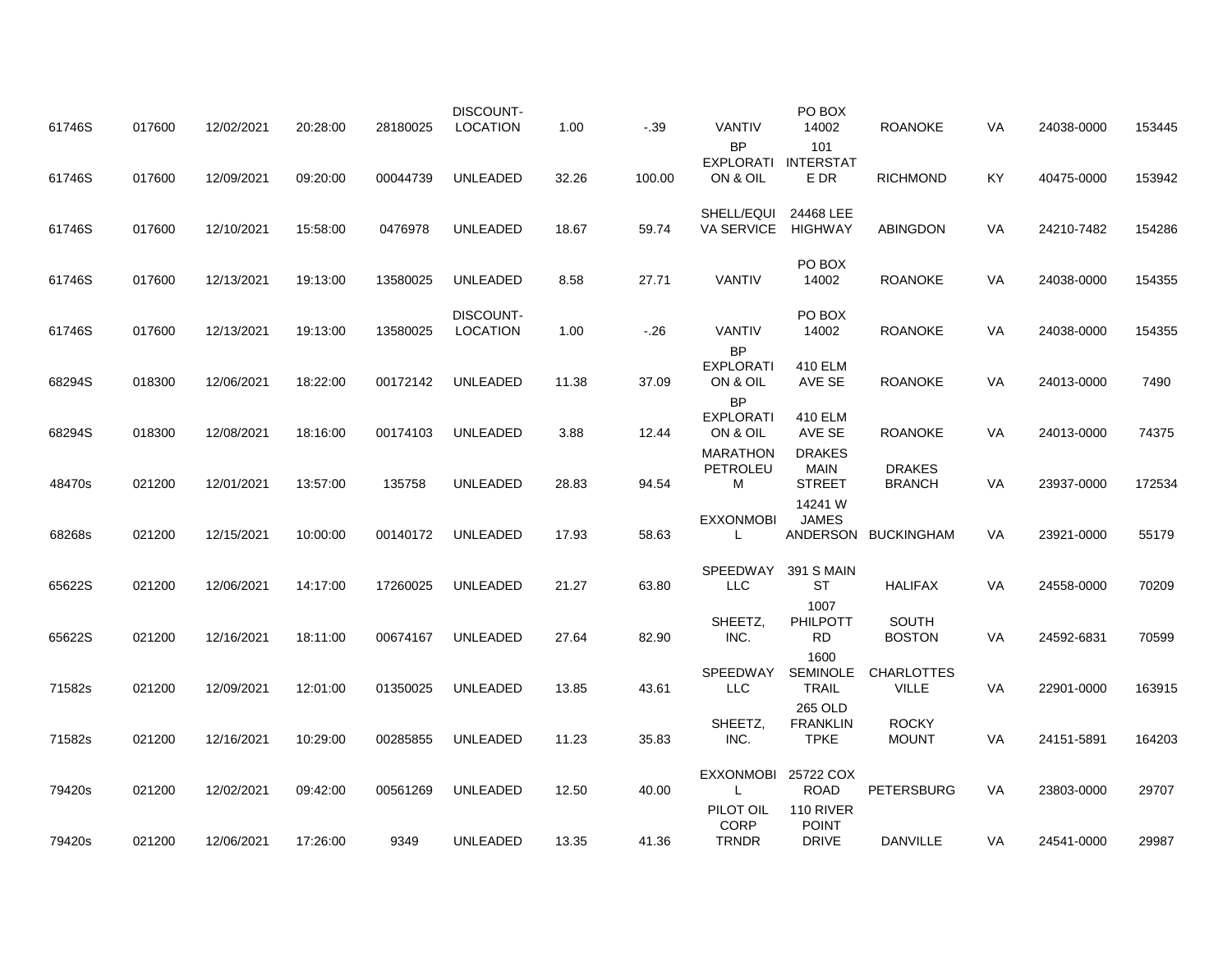| 79420s | 021200 | 12/09/2021 | 17:06:00 | 1605     | <b>UNLEADED</b> | 12.75 | 39.00 | PILOT OIL<br><b>CORP</b><br><b>TRNDR</b>   | 110 RIVER<br><b>POINT</b><br><b>DRIVE</b>          | <b>DANVILLE</b>                 | <b>VA</b> | 24541-0000 | 30276  |
|--------|--------|------------|----------|----------|-----------------|-------|-------|--------------------------------------------|----------------------------------------------------|---------------------------------|-----------|------------|--------|
| 68316s | 021300 | 12/06/2021 | 14:00:00 | 00241676 | UNLEADED        | 10.00 | 32.01 | <b>EXXONMOBI</b><br>L                      | 807 E<br>PARHAM RD                                 | <b>RICHMOND</b>                 | <b>VA</b> | 23227-0000 | 101643 |
| 77319s | 021300 | 12/09/2021 | 14:28:00 | 00708716 | UNLEADED        | 16.67 | 53.00 | SHEETZ,<br>INC.                            | 1804<br><b>OCK BLVD</b>                            | TAPPAHANN TAPPAHANNO<br>CK.     | <b>VA</b> | 22560-9350 | 54612  |
| 79428s | 021300 | 12/02/2021 | 12:28:00 | 00000265 | <b>UNLEADED</b> | 9.09  | 30.00 | <b>FDCS</b><br>NORTH-<br><b>SYSS</b>       | 20474<br><b>LANKFORD</b><br><b>HWY</b>             | <b>PARKSLEY</b>                 | VA        | 23421-0000 | 11278  |
| 79428s | 021300 | 12/07/2021 | 07:46:00 | 00001648 | UNLEADED        | 3.63  | 12.00 | <b>FDCS</b><br><b>NORTH</b><br><b>SYSS</b> | 29214<br><b>LANKFORD</b><br><b>HIGHWAY</b>         | CAPE<br><b>CHARLES</b>          | VA        | 23310-0000 | 11331  |
|        |        |            |          |          |                 |       |       | <b>EXXONMOBI</b>                           | <b>JAMES</b><br>MADISON                            | <b>GORDONSVILL</b>              |           |            |        |
| 79428s | 021300 | 12/09/2021 | 12:28:00 | 00145979 | UNLEADED        | 10.95 | 36.02 | L                                          | <b>HWY</b>                                         | Е                               | VA        | 22942-6917 | 11595  |
| 79428s | 021300 | 12/09/2021 | 15:01:00 | 01060025 | <b>UNLEADED</b> | 5.45  | 17.38 | <b>VANTIV</b>                              | PO BOX<br>14002                                    | <b>ROANOKE</b>                  | VA        | 24038-0000 | 11749  |
| 60244s | 021600 | 12/21/2021 | 11:01:00 | 00025241 | <b>UNLEADED</b> | 12.72 | 41.47 | <b>FDCS</b><br>NORTH-<br><b>SYSS</b>       | <b>1770 EAST</b><br><b>MARKET</b><br><b>STREET</b> | <b>HARRISONBU</b><br><b>RG</b>  | VA        | 22801-0000 | 147056 |
| 74609S | 021600 | 12/10/2021 | 08:53:00 | 00708750 | UNLEADED        | 7.88  | 24.44 | SHEETZ,<br>INC.                            | 2311                                               | VALLEY AVE WINCHESTER           | VA        | 22601-2757 | 168050 |
| 80242s | 021700 | 12/07/2021 | 10:19:00 | 00688413 | UNLEADED        | 14.45 | 47.11 | SHEETZ,<br>INC.                            | 2000 N<br><b>ST</b>                                | FRANKLIN CHRISTIANSB<br>RG      | VA        | 24073-1208 | 48972  |
| 80243s | 021700 | 12/01/2021 | 08:45:00 | 00587220 | <b>UNLEADED</b> | 17.86 | 58.23 | <b>BP</b><br><b>EXPLORATI</b><br>ON & OIL  | 191<br><b>JONESBOR</b><br>O RD                     | <b>ABINGDON</b>                 | VA        | 24210-0000 | 44470  |
|        |        |            |          |          |                 |       |       |                                            |                                                    |                                 |           |            |        |
| 80244s | 021700 | 12/01/2021 | 16:32:00 | 00739055 | UNLEADED        | 11.62 | 39.51 | <b>EXXONMOBI</b><br>L                      | 4811 LEE<br><b>HIGHWAY</b>                         | <b>NATURAL</b><br><b>BRIDGE</b> | VA.       | 24578-0000 | 279    |
| 80244s | 021700 | 12/02/2021 | 17:29:00 | 00128223 | UNLEADED        | 12.48 | 41.18 | SHEETZ,<br>INC.                            | 12259 E<br><b>LYNCHBUR</b><br><b>G SALEM T</b>     | <b>FOREST</b>                   | VA        | 24551-4370 | 587    |
| 80244s | 021700 | 12/07/2021 | 11:43:00 | 00721025 | <b>UNLEADED</b> | 16.77 | 53.67 | SHEETZ,<br>INC.                            | 726<br><b>TINKLING</b>                             | SPRING RD FISHERSVILLE          | <b>VA</b> | 22939-2306 | 966    |
|        |        |            |          |          |                 |       |       |                                            |                                                    |                                 |           |            |        |
| 80244s | 021700 | 12/14/2021 | 09:42:00 | 00883310 | UNLEADED        | 14.35 | 45.19 | SHEETZ.<br>INC.                            | 1340 N 4TH<br>ST                                   | WYTHEVILLE                      | VA        | 24382-1000 | 1305   |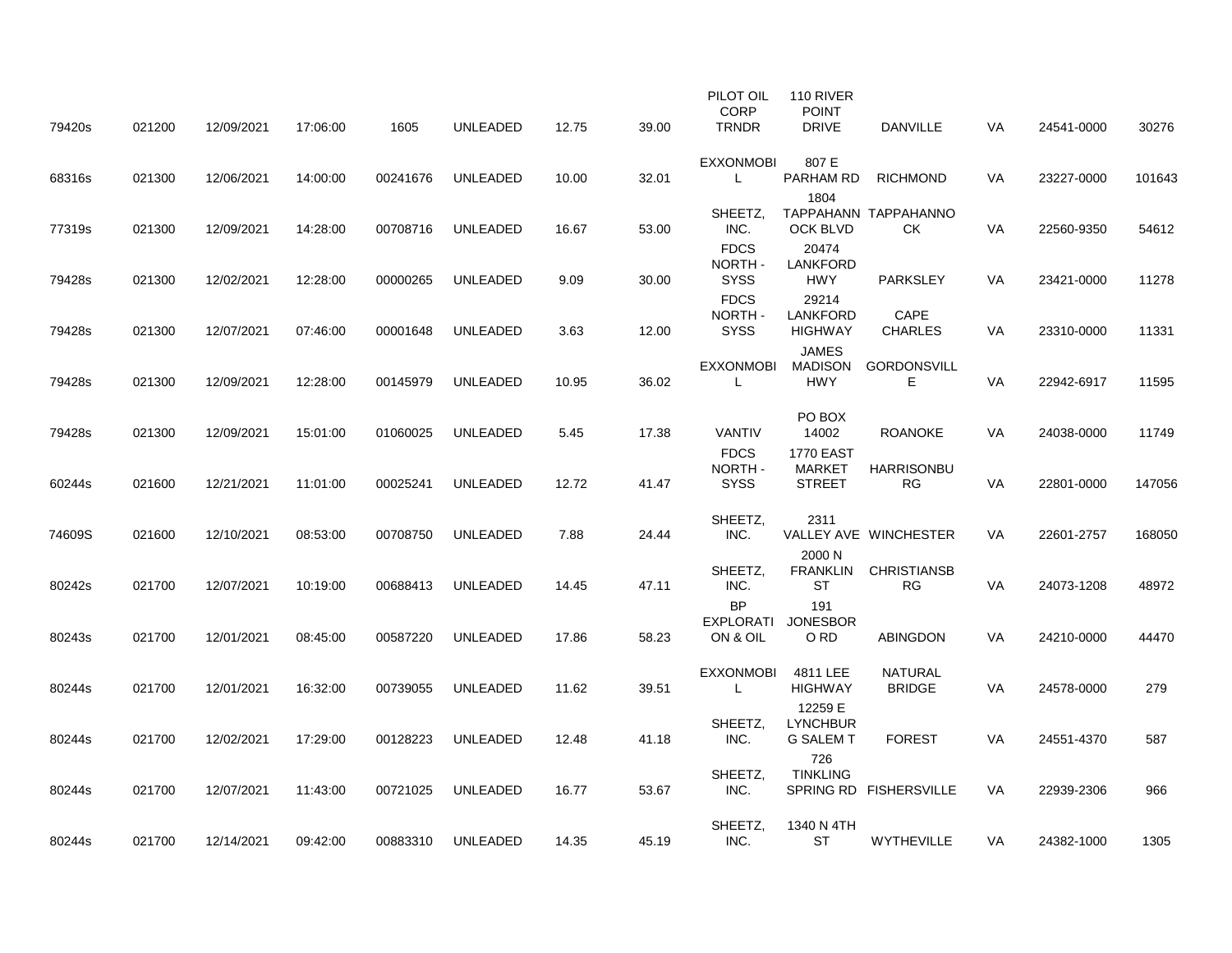| 66955s | 021700 | 12/16/2021 | 12:33:00 | 33040025 | <b>UNLEADED</b>                     | 22.23  | 70.25  | SPEEDWAY 110 READY<br><b>LLC</b>          | MIX RD                      | WYTHEVILLE                    | VA        | 24382-0000 | 36038  |
|--------|--------|------------|----------|----------|-------------------------------------|--------|--------|-------------------------------------------|-----------------------------|-------------------------------|-----------|------------|--------|
|        |        |            |          |          |                                     |        |        |                                           |                             |                               |           |            |        |
| 71580s | 021700 | 11/29/2021 | 18:11:00 | 0850578  | <b>UNLEADED</b>                     | 9.76   | 31.83  | SHELL/EQUI<br>VA SERVICE MAPLE ST         | 12319                       | <b>GLADE</b><br><b>SPRING</b> | <b>VA</b> | 24340-5111 | 168485 |
| 58817s | 021700 | 12/01/2021 | 14:00:00 | 00231076 | <b>UNLEADED</b>                     | 14.65  | 46.87  | SHEETZ,<br>INC.                           | 1340 N 4TH<br><b>ST</b>     | <b>WYTHEVILLE</b>             | VA        | 24382-1000 | 140936 |
|        |        |            |          |          |                                     |        |        |                                           | 3809<br>EXXONMOBI BRAMBLETO |                               |           |            |        |
| 77317s | 021700 | 12/22/2021 | 10:55:00 | 00249462 | <b>UNLEADED</b>                     | 14.34  | 45.89  | L                                         | N AVE                       | <b>ROANOKE</b>                | VA        | 24018-0000 | 60264  |
| 77316s | 021700 | 12/03/2021 | 17:20:00 | 00416713 | UNLEADED                            | 17.47  | 52.42  | <b>BP</b><br><b>EXPLORATI</b><br>ON & OIL | 908 N 12TH<br><b>STREET</b> | <b>MIDDLESBOR</b><br>$\circ$  | KY        | 40965-0000 | 50143  |
|        |        |            |          |          |                                     |        |        | LOVES                                     | 3499 LEE                    |                               |           |            |        |
| 77316s | 021700 | 12/07/2021 | 10:18:00 | 4709     | <b>UNLEADED</b>                     | 17.37  | 56.61  | <b>COUNTRY</b><br><b>STORES</b>           | <b>JACKSON</b><br>HWY       | <b>STAUNTON</b>               | <b>VA</b> | 24401-0000 | 50579  |
| 77316s | 021700 | 12/09/2021 | 16:54:00 | 00007073 | <b>UNLEADED</b><br><b>BLEND 10%</b> | 12.99  | 39.63  | <b>FDCS</b><br>NORTH-<br><b>SYSS</b>      | 1416 HWY<br>11 W            | <b>BRISTOL</b>                | <b>TN</b> | 37620-0000 | 50899  |
|        |        |            |          |          |                                     |        |        | <b>SUN</b>                                |                             |                               |           |            |        |
| 71514s | 022100 | 12/20/2021 | 11:18:00 | 00016472 | <b>DIESEL</b>                       | 29.10  | 103.28 | COMPANY<br><b>INC</b>                     | 6470 E MAIN<br>ST           | THE PLAINS                    | VA        | 20198-0000 | 83663  |
|        |        |            |          |          | UNLEADED                            |        |        | EXXONMOBI WASHINGT                        | 208 E                       |                               |           |            |        |
| 63795s | 022100 | 12/13/2021 | 10:21:00 | 00575963 | <b>SUPER</b>                        | 2.50   | 9.90   | L                                         | ON ST<br>6110               | <b>MIDDLEBURG</b>             | VA        | 20118-0000 | 101769 |
| 60225s | 022200 | 12/07/2021 | 08:48:00 | 00817203 | <b>UNLEADED</b><br><b>PLUS</b>      | 15.00  | 48.89  | VALERO                                    | <b>VILLE TP</b>             | MECHANICS MECHANICSVI<br>LLE. | VA        | 23111-0000 | 48908  |
|        |        |            |          |          |                                     |        |        | <b>FDCS</b><br>NORTH-                     | 25220<br><b>LANKFORD</b>    |                               |           |            |        |
| pa51   | 022500 | 12/09/2021 | 17:57:00 | 00006263 | <b>UNLEADED</b>                     | 10.39  | 33.88  | <b>SYSS</b>                               | <b>HWY</b>                  | <b>ONLEY</b>                  | <b>VA</b> | 23418-0000 | 69885  |
|        |        |            |          |          |                                     |        |        |                                           | 1503 N.<br>ARMISTEAD        |                               |           |            |        |
| pa51   | 022500 | 12/15/2021 | 17:21:00 | 00008435 | UNLEADED                            | 10.08  | 30.85  | <b>RACEWAY</b>                            | <b>AVENUE</b>               | <b>HAMPTON</b>                | VA        | 23666-4303 | 70135  |
|        |        |            |          |          |                                     |        |        | SHEETZ,                                   | 11774<br><b>SUDLEY</b>      |                               |           |            |        |
| 76260s | 030801 | 12/06/2021 | 14:19:00 | 00355452 | <b>UNLEADED</b>                     | 9.21   | 29.28  | INC.                                      | <b>MANOR DR</b>             | <b>MANASSAS</b>               | <b>VA</b> | 20109-2843 | 112054 |
|        |        |            |          |          |                                     |        |        |                                           | SPEEDWAY 2211 S MAIN        |                               |           |            |        |
| ESR1   | 030801 | 12/06/2021 | 10:36:00 | 36050025 | <b>DIESEL</b>                       | 100.00 | 359.90 | <b>LLC</b>                                | <b>ST</b>                   | <b>BLACKSBURG</b>             | <b>VA</b> | 24060-0000 | 172621 |
|        |        |            |          |          |                                     |        |        |                                           | SPEEDWAY 2211 S MAIN        |                               |           |            |        |
| ESR1   | 030801 | 12/06/2021 | 10:57:00 | 57010025 | <b>DIESEL</b>                       | 70.00  | 251.93 | LLC                                       | ST                          | <b>BLACKSBURG</b>             | VA        | 24060-0000 | 172621 |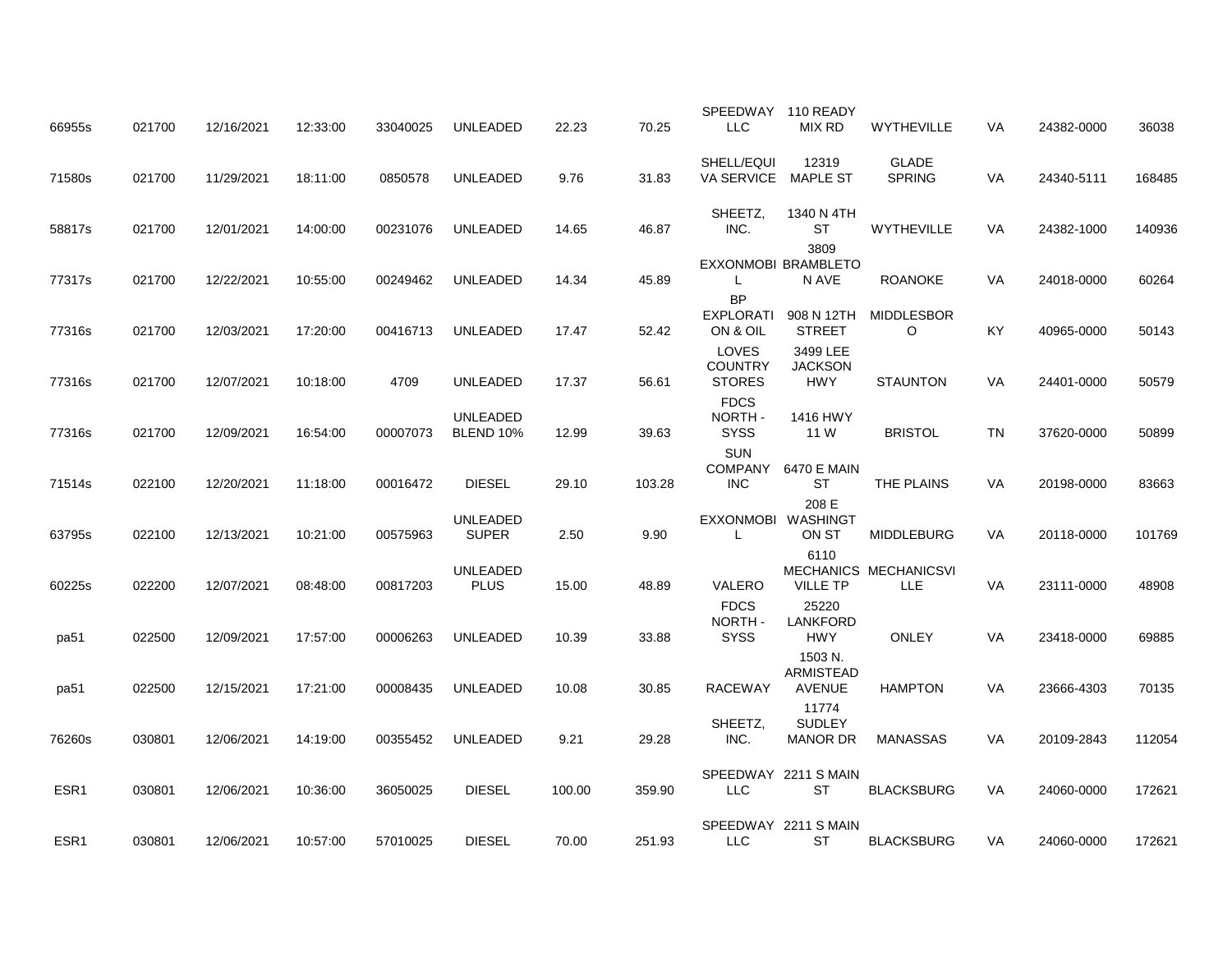| 76266s         | 030801 | 12/15/2021 | 10:50:00 | 00240240 | <b>UNLEADED</b> | 16.04 | 53.89 | <b>EXXONMOBI</b><br>L                                   | 8437 MAIN<br><b>STREET</b>                          | <b>MARSHALL</b>                 | <b>VA</b> | 20115-0000 | 12919  |
|----------------|--------|------------|----------|----------|-----------------|-------|-------|---------------------------------------------------------|-----------------------------------------------------|---------------------------------|-----------|------------|--------|
| 76278s         | 030801 | 12/13/2021 | 19:15:00 | 00433715 | UNLEADED        | 9.33  | 30.41 | SHEETZ,<br>INC.                                         | 1250<br><b>RICHMOND</b><br>AVE                      | <b>STAUNTON</b>                 | VA        | 24402-     | 16745  |
| 76278s         | 030801 | 12/16/2021 | 16:02:00 | 0338343  | UNLEADED        | 13.04 | 42.38 | SHELL/EQUI<br>VA SERVICE SUDLEY RD                      | 7025                                                | MANASSAS                        | VA        | 20109-2307 | 17056  |
| 2017s          | 030802 | 12/03/2021 | 11:36:00 | 113649   | UNLEADED        | 8.95  | 28.65 | <b>INC</b>                                              | 7-ELEVEN 11171 BALLS<br>FORD RD                     | <b>MANASSAS</b>                 | VA        | 20109-0000 | 26479  |
| 61756s         | 032703 | 12/02/2021 | 10:43:00 | 0114033  | UNLEADED        | 22.53 | 73.45 | SHELL/EQUI<br>VA SERVICE<br><b>BP</b>                   | 600 N MAIN<br>ST<br>475                             | <b>BLACKSBURG</b>               | VA        | 24060-3349 | 30505  |
| 61756s         | 032703 | 12/03/2021 | 15:19:00 | 00957853 | <b>UNLEADED</b> | 4.08  | 12.79 | <b>EXPLORATI</b><br>ON & OIL                            | <b>ROANOKE</b><br><b>RD</b><br>4111                 | <b>DALEVILLE</b>                | VA        | 24083-0000 | 30791  |
| 61756s         | 032703 | 12/06/2021 | 08:47:00 | 00221410 | UNLEADED        | 16.27 | 53.68 | <b>EXXONMOBI</b>                                        | <b>FRANKLIN</b><br>RD<br>6200                       | <b>ROANOKE</b>                  | VA        | 24014-5203 | 30811  |
| 79448s         | 034000 | 11/30/2021 | 09:37:00 | 00244164 | <b>UNLEADED</b> | 12.22 | 40.31 | EXXONMOBI CHESAPEAK<br>L                                | E CIRCLE                                            | <b>NEW KENT</b>                 | VA        | 23124-0000 | 4632   |
| 79448s         | 034000 | 12/09/2021 | 18:58:00 | 0618157  | <b>UNLEADED</b> | 17.29 | 58.10 | SHELL/EQUI 4448 S LEE<br>VA SERVICE                     | <b>HWY</b>                                          | <b>NATURAL</b><br><b>BRIDGE</b> | VA        | 24578-3566 | 5018   |
| 79448s         | 034000 | 12/10/2021 | 14:40:00 | 0540815  | <b>UNLEADED</b> | 12.32 | 40.67 | SHELL/EQUI 2516 N LEE<br><b>VA SERVICE</b><br><b>BP</b> | <b>HWY</b><br>1710                                  | <b>LEXINGTON</b>                | VA        | 24450-3335 | 5295   |
| 69985s         | 047100 | 12/02/2021 | 20:21:00 | 00242240 | <b>UNLEADED</b> | 11.61 | 37.74 | <b>EXPLORATI</b><br>ON & OIL                            | <b>PRICES</b><br><b>FORK RD</b>                     | <b>BLACKSBURG</b>               | VA        | 24060-0000 | 60489  |
| 74679s         | 047404 | 12/10/2021 | 08:19:00 | 19560025 | UNLEADED        | 23.18 | 82.51 | <b>VANTIV</b>                                           | 101 KAPPA<br>DR RIDC<br><b>PARK</b>                 | <b>PITTSBURGH</b>               | PA        | 15238-0000 | 31843  |
| <b>VBR6603</b> | 048600 | 11/29/2021 | 15:21:00 | 152159   | <b>UNLEADED</b> | 15.14 | 47.99 | <b>MARATHON</b><br>PETROLEU<br>М                        | <b>210 WEST</b><br><b>VIRGINIA</b><br><b>AVENUE</b> | <b>VINTON</b>                   | VA        | 24179-3318 | 138382 |
| <b>VBR6603</b> | 048600 | 12/08/2021 | 07:59:00 | 8242     | <b>UNLEADED</b> | 14.08 | 45.05 | PILOT OIL<br><b>CORP</b><br><b>TRNDR</b>                | <b>1318 EAST</b><br><b>LEE</b><br><b>HIGHWAY</b>    | WYTHEVILLE                      | <b>VA</b> | 24382-0000 | 138485 |
| <b>VBR6603</b> | 048600 | 12/08/2021 | 13:55:00 | 135538   | UNLEADED        | 8.34  | 25.01 | <b>MARATHON</b><br>м                                    | 1190<br>PETROLEU VOLUNTEER<br><b>PARKWAY</b>        | <b>BRISTOL</b>                  | TN        | 37620-0000 | 138412 |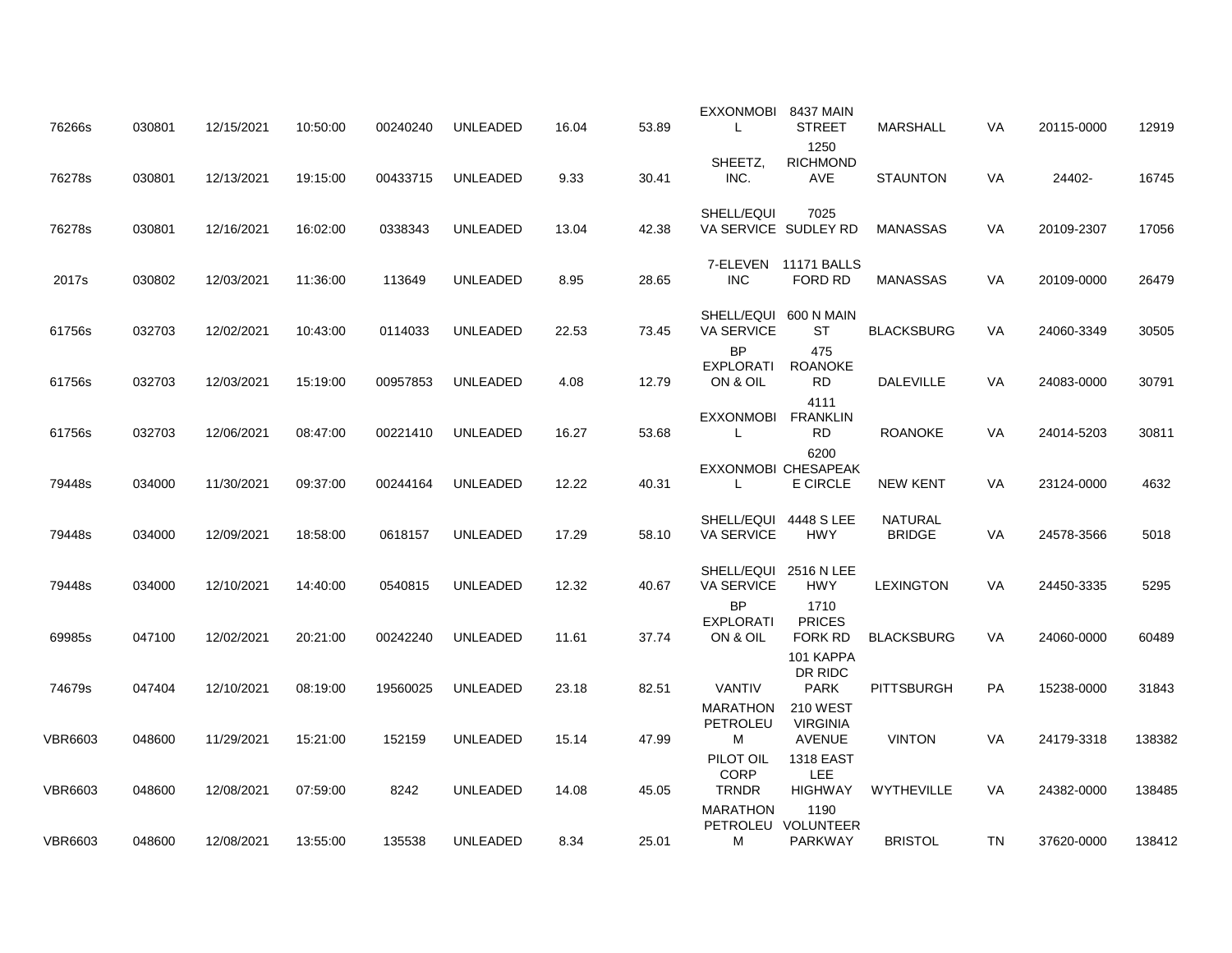| <b>VBR6603</b> | 048600 | 12/09/2021 | 09:15:00 | 3284     | UNLEADED        | 9.01  | 29.36 | LOVES<br><b>COUNTRY</b><br><b>STORES</b>   | 13365<br><b>GLENBROO</b><br>K AVE                   | MEADOWVIE<br>W                       | <b>VA</b> | 24361-0000 | 1138785 |
|----------------|--------|------------|----------|----------|-----------------|-------|-------|--------------------------------------------|-----------------------------------------------------|--------------------------------------|-----------|------------|---------|
| <b>VBR6603</b> | 048600 | 12/13/2021 | 05:10:00 | 051010   | UNLEADED        | 13.90 | 44.06 | <b>MARATHON</b><br>PETROLEU<br>M           | <b>210 WEST</b><br><b>VIRGINIA</b><br><b>AVENUE</b> | <b>VINTON</b>                        | VA        | 24179-3318 | 138975  |
| <b>VBR6603</b> | 048600 | 12/13/2021 | 16:46:00 | 00127170 | <b>UNLEADED</b> | 13.97 | 45.82 | <b>BP</b><br><b>EXPLORATI</b><br>ON & OIL  | 1800<br>O RD                                        | MONTICELL CHARLOTTES<br><b>VILLE</b> | VA        | 22901-0000 | 139202  |
| <b>VBR6603</b> | 048600 | 12/14/2021 | 15:45:00 | 1746     | UNLEADED        | 16.28 | 51.76 | PILOT OIL<br><b>CORP</b><br><b>TRNDR</b>   | 3541 LEE<br><b>JACKSON</b><br><b>HWY</b>            | <b>STAUNTON</b>                      | VA        | 24440-0000 | 138460  |
| <b>VBR6603</b> | 048600 | 12/20/2021 | 13:28:00 | 0316869  | <b>UNLEADED</b> | 15.39 | 49.24 | SHELL/EQUI<br>VA SERVICE                   | 3630<br><b>FRANKLIN</b><br>RD SW                    | <b>ROANOKE</b>                       | VA        | 24014-2204 | 139741  |
| <b>VBR6604</b> | 048600 | 11/29/2021 | 09:39:00 | 0275008  | UNLEADED        | 12.58 | 41.51 | <b>VA SERVICE</b>                          | 6274<br><b>SE ROAD</b>                              | SHELL/EQUI COURTHOU SPOTSYLVANI<br>A | <b>VA</b> | 22551-6114 | 245643  |
| <b>VBR6604</b> | 048600 | 12/02/2021 | 14:13:00 | 00332870 | <b>UNLEADED</b> | 11.03 | 34.19 | <b>EXXONMOBI</b><br>L                      | 5123 MUDD<br><b>TAVERN</b><br><b>ROAD</b>           | <b>THORNBURG</b>                     | <b>VA</b> | 22565-0000 | 245892  |
| <b>VBR6604</b> | 048600 | 12/13/2021 | 10:47:00 | 00081456 | <b>UNLEADED</b> | 11.16 | 35.28 | <b>SUN</b><br><b>COMPANY</b><br><b>INC</b> | 9243<br>SE RD                                       | COURTHOU SPOTSYLVANI<br>Α            | VA        | 22553-0000 | 246131  |
| <b>VBR6604</b> | 048600 | 12/20/2021 | 10:06:00 | 00261435 | <b>UNLEADED</b> | 11.86 | 36.04 | <b>EXXONMOBI</b><br>L                      | 24270<br><b>ROGERS</b>                              | <b>CLARK BLVD RUTHER GLEN</b>        | VA        | 22546-0000 | 246411  |
| 77331s         | 050010 | 12/01/2021 | 11:23:00 | 00116070 | <b>UNLEADED</b> | 6.23  | 20.13 | SHEETZ.<br>INC.                            | 135 MARKET<br><b>STREET</b>                         | <b>ZION</b><br><b>CROSSRDS</b>       | <b>VA</b> | 22942-7014 | 3587    |
| 77331s         | 050010 | 12/02/2021 | 10:58:00 | 00004072 | UNLEADED        | 13.60 | 43.78 | <b>FDCS</b><br>NORTH-<br><b>SYSS</b>       | 7655 OCEAN<br><b>GATEWAY</b>                        | <b>EASTON</b>                        | MD        | 21601-0000 | 3928    |
| 80228s         | 057501 | 11/30/2021 | 14:42:00 | 00483375 | <b>UNLEADED</b> | 9.26  | 32.41 | <b>EXXONMOBI</b><br>L                      | 1001 S<br><b>GLEBE RD</b>                           | <b>ARLINGTON</b>                     | <b>VA</b> | 22204-0000 | 3831    |
| 80228s         | 057501 | 12/16/2021 | 16:06:00 | 00557866 | <b>UNLEADED</b> | 9.68  | 30.98 | SHEETZ.<br>INC.                            | 15315<br><b>WASHINGT</b><br>ON ST                   | <b>HAYMARKET</b>                     | VA        | 20169-2990 | 4404    |
| 69980s         | 058500 | 11/30/2021 | 14:41:00 | 00483374 | <b>UNLEADED</b> | 12.31 | 43.08 | <b>EXXONMOBI</b><br>L                      | 1001 S<br><b>GLEBE RD</b>                           | ARLINGTON                            | VA        | 22204-0000 | 20707   |
| 65555s         | 059400 | 11/29/2021 | 15:35:00 | 00580937 | <b>UNLEADED</b> | 3.37  | 11.25 | <b>EXXONMOBI</b><br>L                      | 1785 LEE<br><b>HWY</b>                              | <b>FORT</b><br><b>DEFIANCE</b>       | VA        | 24437-0000 | 139723  |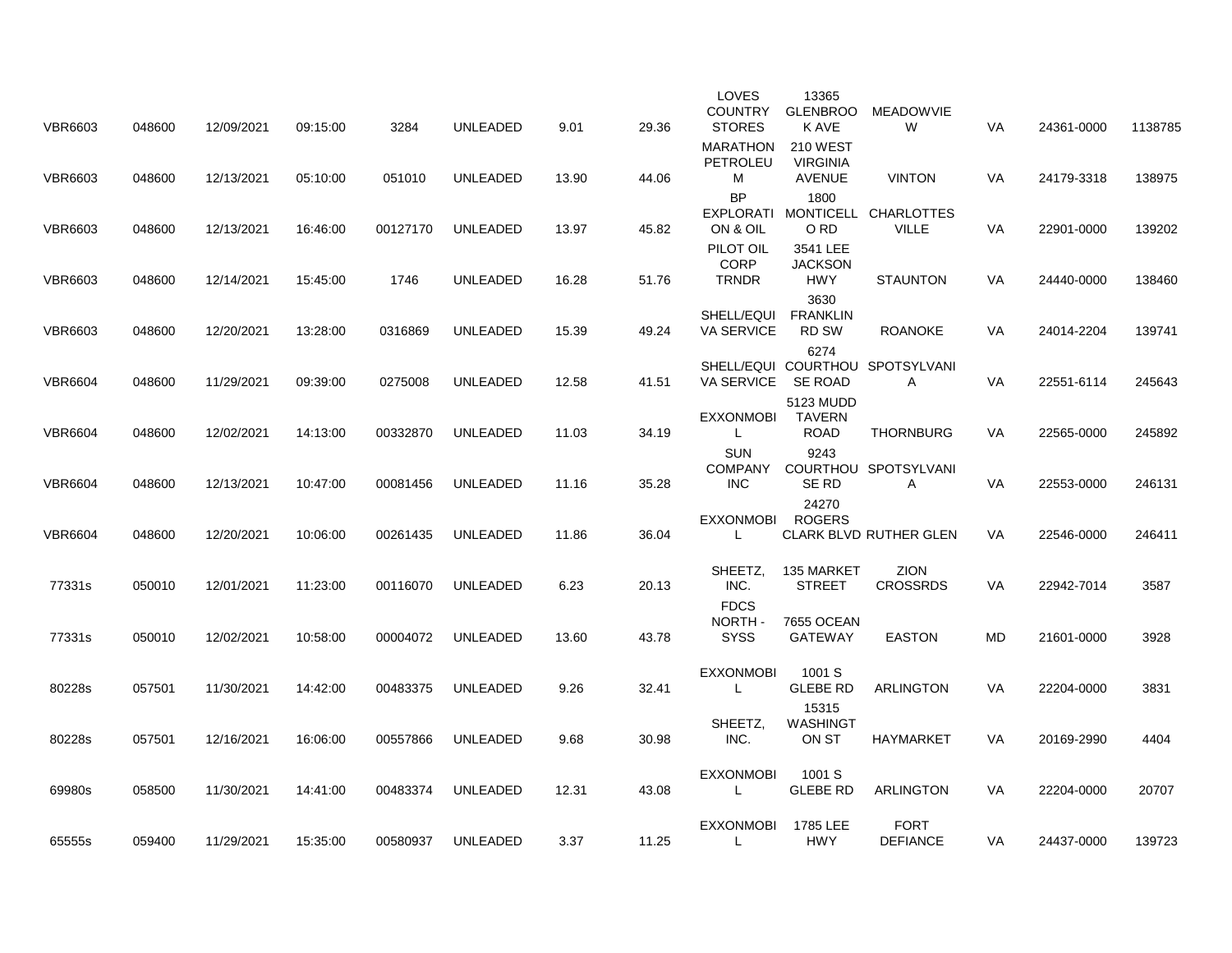| 65555s | 059400 | 12/08/2021 | 21:44:00 | 01368576 | UNLEADED                       | 10.85 | 35.80 | <b>EXXONMOBI</b><br>L                      | 101 LEE<br><b>HIGHWAY</b>              | <b>VERONA</b>                     | VA        | 24482-0000 | 139995 |
|--------|--------|------------|----------|----------|--------------------------------|-------|-------|--------------------------------------------|----------------------------------------|-----------------------------------|-----------|------------|--------|
| 80213s | 061800 | 12/09/2021 | 07:04:00 | 00038688 | UNLEADED                       | 15.26 | 49.74 | <b>SUN</b><br><b>COMPANY</b><br><b>INC</b> | <b>JAMES</b><br><b>MADISON</b><br>HWY  | <b>WARRENTON</b>                  | VA        | 20186-0000 | 2000   |
| 79410s | 062200 | 12/07/2021 | 09:41:00 | 00581365 | UNLEADED                       | 10.40 | 31.20 | <b>MURPHY</b>                              | 111                                    | OIL USA INC FARRIER LN WINCHESTER | VA        | 22602      | 10492  |
| pa25   | 063800 | 12/06/2021 | 11:51:00 | 00034577 | <b>UNLEADED</b>                | 7.09  | 22.26 | WAWA, INC.<br><b>BP</b>                    | 2916<br><b>GODWIN</b><br><b>BLVD</b>   | <b>SUFFOLK</b>                    | VA        | 23434      | 92866  |
| pa40   | 063800 | 12/07/2021 | 15:59:00 | 00999088 | <b>UNLEADED</b>                | 10.40 | 34.32 | <b>EXPLORATI</b><br>ON & OIL               | 486 LAUREL<br><b>HILL ROAD</b>         | <b>VERONA</b>                     | <b>VA</b> | 24482-0000 | 83118  |
| pa45   | 063800 | 12/03/2021 | 11:13:00 | 13070025 | UNLEADED                       | 10.20 | 32.03 | <b>VANTIV</b>                              | 466<br><b>CUMMINGS</b><br>ST           | <b>ABINGDON</b>                   | VA        | 24210-0000 | 81266  |
| pa83   | 063800 | 12/06/2021 | 08:51:00 | 00018740 | <b>UNLEADED</b>                | 10.30 | 34.00 | <b>EXXONMOBI</b><br>L                      | 819 W<br>WASHINGT<br>ON STREET         | <b>SUFFOLK</b>                    | VA        | 23434-0000 | 51107  |
| pa83   | 063800 | 12/15/2021 | 16:53:00 | 165316   | <b>UNLEADED</b>                | 12.13 | 37.11 | 7-ELEVEN<br><b>INC</b>                     | 639<br>COLONIAL<br><b>TRAIL E</b>      | <b>SURRY</b>                      | <b>VA</b> | 23883-0000 | 51789  |
| pa109  | 063800 | 12/05/2021 | 11:06:00 | 00153172 | UNLEADED                       | 16.63 | 51.54 | <b>EXXONMOBI</b><br>L                      | 12330<br><b>WARWICK</b><br><b>BLVD</b> | <b>NEWPORT</b><br><b>NEWS</b>     | VA        | 23606-0000 | 73605  |
| pa116  | 063800 | 12/02/2021 | 09:07:00 | 0628487  | <b>UNLEADED</b>                | 17.99 | 58.65 | SHELL/EQUI<br><b>VA SERVICE</b>            | 6260<br><b>WALTON</b><br><b>WAY</b>    | <b>MOUNT</b><br><b>CRAWFORD</b>   | VA        | 22841-0000 | 118704 |
| pa118  | 063800 | 12/14/2021 | 11:43:00 | 00931360 | <b>UNLEADED</b>                | 11.10 | 36.17 | SHEETZ,<br>INC.                            | 798 E<br><b>MARKET ST</b>              | HARRISONBU<br><b>RG</b>           | VA        | 22801-4235 | 66149  |
|        |        |            |          |          |                                |       |       | <b>FDCS</b><br>NORTH-                      | <b>1770 EAST</b><br><b>MARKET</b>      | <b>HARRISONBU</b>                 |           |            |        |
| pa119  | 063800 | 12/14/2021 | 07:33:00 | 00023989 | UNLEADED                       | 8.19  | 26.71 | <b>SYSS</b><br><b>EXXONMOBI</b>            | <b>STREET</b><br>1157 N LEE            | <b>RG</b>                         | VA        | 22801-0000 | 72836  |
| pa30   | 063800 | 12/21/2021 | 14:07:00 | 00754464 | <b>UNLEADED</b>                | 9.29  | 30.10 | L<br><b>BP</b>                             | <b>HIGHWAY</b><br>44                   | <b>LEXINGTON</b>                  | <b>VA</b> | 24450-0000 | 67395  |
| 66913s | 064300 | 12/09/2021 | 15:33:00 | 00342823 | <b>UNLEADED</b><br><b>PLUS</b> | 15.89 | 57.37 | <b>EXPLORATI</b><br>ON & OIL               | <b>STERRETT</b><br>RD.                 | <b>FAIRFIELD</b>                  | <b>VA</b> | 24435-0000 | 136347 |
| 69957s | 064300 | 12/15/2021 | 15:27:00 | 152716   | <b>UNLEADED</b>                | 12.84 | 41.85 | 7-ELEVEN<br><b>INC</b>                     | 285 W OLD                              | CROSS RD NEW MARKET               | <b>VA</b> | 22844-0000 | 129473 |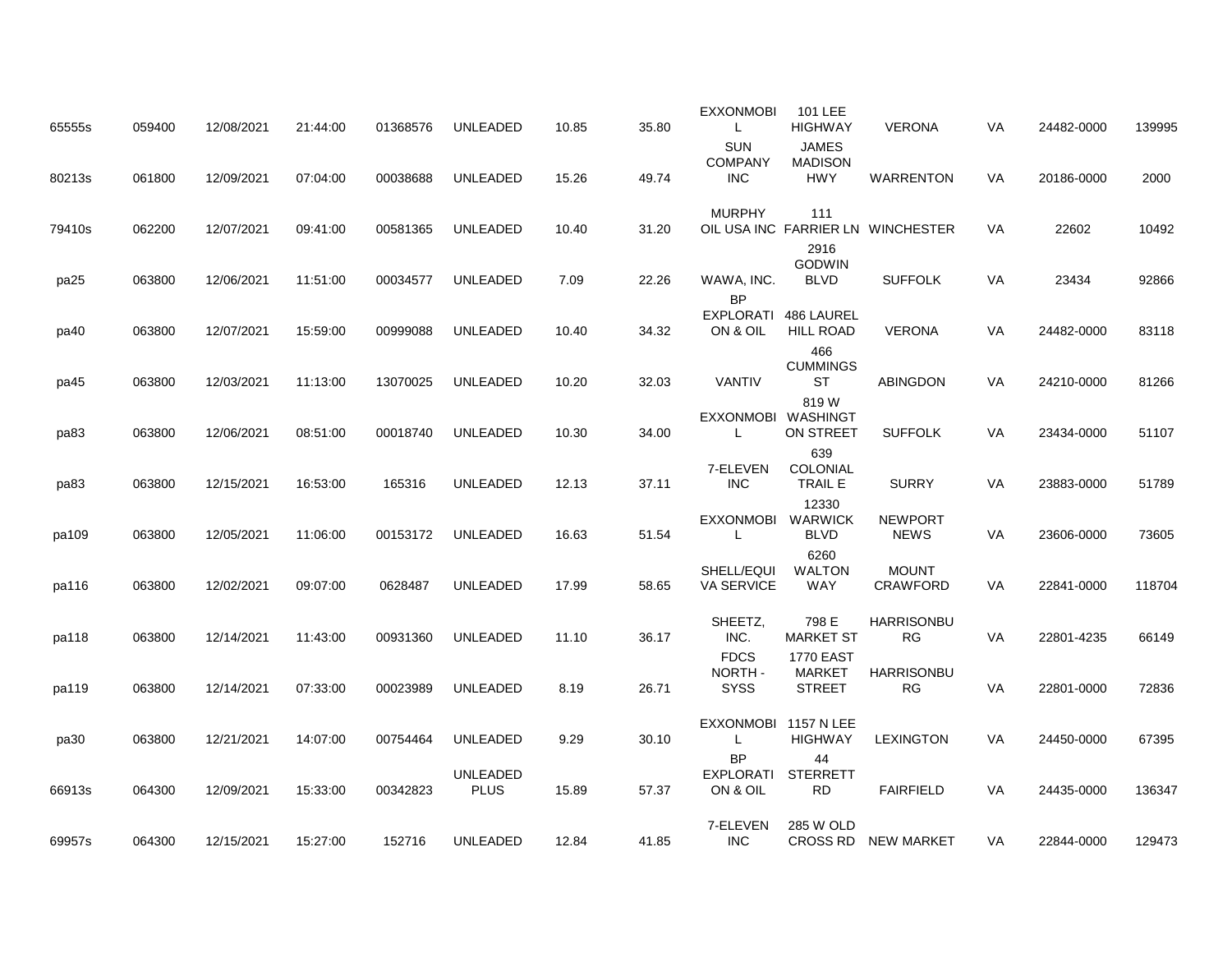| 69957s | 064300 | 12/21/2021 | 18:42:00 | 00138021 | <b>UNLEADED</b> | 9.43  | 30.00 | EXXONMOBI 345 BRUGH<br>L                    | S MILL RD                                          | <b>FINCASTLE</b>                              | VA        | 24090-0000 | 130078 |
|--------|--------|------------|----------|----------|-----------------|-------|-------|---------------------------------------------|----------------------------------------------------|-----------------------------------------------|-----------|------------|--------|
| 68320s | 064300 | 12/09/2021 | 08:50:00 | 00023178 | <b>UNLEADED</b> | 14.54 | 47.39 | <b>FDCS</b><br>NORTH-<br><b>SYSS</b>        | <b>1770 EAST</b><br><b>MARKET</b><br><b>STREET</b> | <b>HARRISONBU</b><br>RG.                      | VA        | 22801-0000 | 107329 |
| 68320s | 064300 | 12/15/2021 | 16:25:00 | 00020260 | <b>UNLEADED</b> | 14.94 | 46.31 | EXXONMOBI WASHINGT<br>L                     | <b>BOOKER T</b><br>$\circ$                         | <b>HARDY</b>                                  | VA        | 24101-0000 | 107729 |
| 68326s | 066900 | 11/24/2021 | 13:51:00 | 00626317 | UNLEADED        | 18.44 | 62.71 | <b>SUN</b><br><b>COMPANY</b><br><b>INC</b>  | <b>US RTE 220</b><br>& 250 N BOX<br>4              | <b>MONTEREY</b>                               | VA        | 24465-0000 | 106437 |
| 68326s | 066900 | 12/13/2021 | 12:39:00 | 00022923 | UNLEADED        | 16.59 | 56.40 | SUN<br><b>COMPANY</b><br><b>INC</b>         | <b>US RTE 220</b>                                  | N BOX 550A HOT SPRINGS                        | VA.       | 24445-0000 | 106739 |
| 68326s | 066900 | 12/17/2021 | 15:11:00 | 00128441 | <b>UNLEADED</b> | 17.75 | 60.35 | <b>EXXONMOBI</b><br>L                       | 80<br><b>POTOMAC</b><br>RIVER RD                   | <b>MONTEREY</b>                               | VA        | 24465-0000 | 107137 |
| 58871s | 068300 | 12/06/2021 | 14:20:00 | 00291727 | <b>UNLEADED</b> | 5.69  | 19.00 | <b>BP</b><br>EXPLORATI<br>ON & OIL          | 329<br>WASHINGT<br>ON STREE                        | <b>MADISON</b>                                | VA        | 22727-0000 | 170658 |
| 58871s | 068300 | 12/06/2021 | 14:20:00 | 00291727 | WASH JOB        | 1.00  | 8.00  | <b>BP</b><br>EXPLORATI WASHINGT<br>ON & OIL | 329<br>ON STREE                                    | <b>MADISON</b>                                | <b>VA</b> | 22727-0000 | 170658 |
| 74608s | 087600 | 12/07/2021 | 16:57:00 | 00178450 | <b>UNLEADED</b> | 12.08 | 38.64 | L                                           | 3455<br><b>TRAIL</b>                               | EXXONMOBI SEMINOLE CHARLOTTES<br><b>VILLE</b> | VA        | 22911-0000 | 174016 |
| 74608s | 087600 | 12/13/2021 | 14:32:00 | 0245902  | <b>UNLEADED</b> | 14.02 | 44.87 | SHELL/EQUI                                  | 12663 LEE                                          | VA SERVICE HIGHWAY WASHINGTON                 | <b>VA</b> | 22747-1931 | 174382 |
| 65573s | 088200 | 12/13/2021 | 09:23:00 | 00404036 | <b>UNLEADED</b> | 14.05 | 45.80 | L                                           | <b>ST</b>                                          | EXXONMOBI 3240 S MAIN HARRISONBU<br><b>RG</b> | VA        | 22801-0000 | 154769 |
| 65573s | 088200 | 12/21/2021 | 16:36:00 | 00011581 | <b>UNLEADED</b> | 15.32 | 49.95 | HEARTLAND HIGHWAY<br><b>PMNT SYS</b>        | 1034 US<br>211 W                                   | LURAY                                         | VA        | 22835-0000 | 155240 |
| 80214s | 088200 | 11/30/2021 | 14:00:00 | 00397230 | <b>UNLEADED</b> | 7.97  | 26.30 | L                                           | <b>ST</b>                                          | EXXONMOBI 3240 S MAIN HARRISONBU<br><b>RG</b> | VA        | 22801-0000 | 37929  |
| 80214s | 088200 | 12/06/2021 | 14:27:00 | 00097756 | <b>UNLEADED</b> | 12.06 | 39.31 | HEARTLAND<br><b>PMNT SYS</b>                | 1034 US<br>HIGHWAY<br>211 W                        | LURAY                                         | VA        | 22835-0000 | 38138  |
| 80214s | 088200 | 12/09/2021 | 12:59:00 | 00668108 | UNLEADED        | 14.95 | 47.68 | SHEETZ,<br>INC.                             | 7020<br>TRL                                        | SEMINOLE RUCKERSVILL<br>E.                    | VA        | 22968-3449 | 38479  |